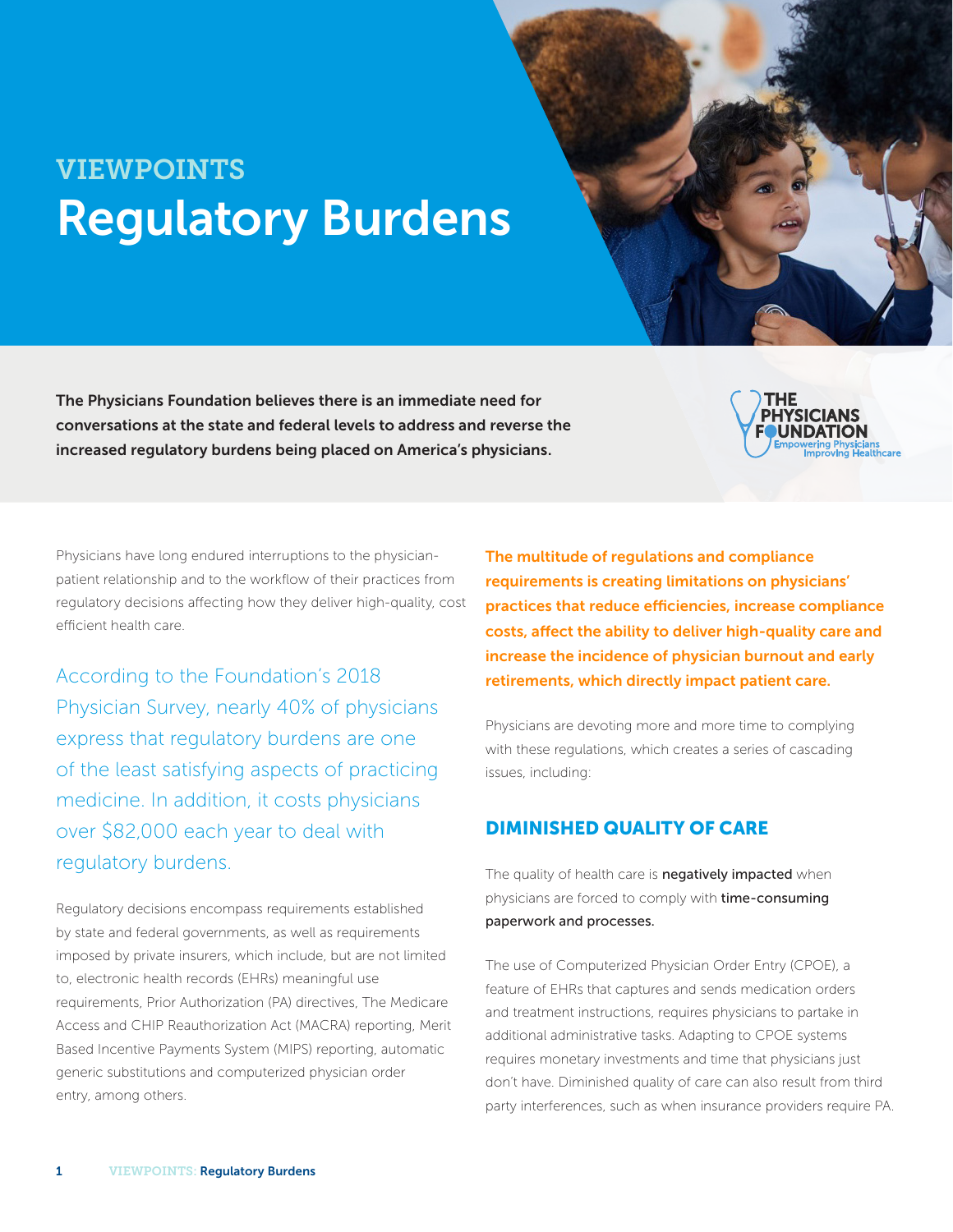

According to the Foundation's 2018 Physician Survey, nearly 40% of physicians express that regulatory burdens are one of the least satisfying aspects of practicing medicine.



Nearly 30% of physicians cite that PAs lead to serious adverse events such as a death, hospitalization or disability because the system is currently prioritizing authorization processes over urgent patient needs. Like insurers, pharmacy benefit managers (PBMs) place multiple hurdles for physicians to deliver timely, quality care. PBMs, seen more as unnecessary middlemen, continue to cause an increase in **drug prices**, delay treatment and limit treatment options for patients.

#### DAMAGED PHYSICIAN-PATIENT RELATIONSHIP

Spending time with patients is one of the most satisfying aspects of a physician's practice. Yet, mountains of paperwork and jumping through regulatory hoops means physicians are spending less time with their patients. EHRs are an example of how cumbersome technology and reporting requirements are detracting physicians from developing strong physician-patient relationships. Most physicians find their greatest joy in the meaningful relationships they have with their patients. When physicians are unable to spend the appropriate amount of time with patients, their relationships suffer.

## INCREASED HOSPITAL CONSOLIDATION

The percentage of hospital-employed physicians continues to increase, yet, nearly 50% of physicians feel their relationships with hospitals are mostly negative. Why? Because ongoing consolidation is leading to a loss of autonomy, more paperwork and an uptick in burnout.

In addition, many physicians feel like they have little-to-no influence on the health care system as a whole. The loss of autonomy and decreased sense of purpose is making physicians feel they can't truly deliver for their patients.

# Addressing Regulatory Burdens

The Physicians Foundation and its partners, such as Physicians Advocacy Institute (PAI), are at the forefront of mitigating and addressing regulatory burdens, including two particular areas of importance:

- Interventions and discussions addressing the need to modernize outdated, restrictive laws and regulations through administration simplification
- Promotion of health data interoperability, including improving the exchange of information (e.g. health information exchanges, known at HIEs) among physicians, other health care providers, patients and payers across the nation

### ADMINISTRATION SIMPLIFICATION

In order to enable physicians to deliver high-quality, costeffective care to their patients, the need to modernize outdated, restrictive laws and regulations that act as barriers is imperative.

Physicians are often left out of policy discussions, which results in outdated restrictions that unfairly restrain physicians' ability to establish physician-led initiatives on value-based care.

## INTEROPERABILITY OF HEALTH INFORMATION

Adopting and utilizing health information technology (HIT), like electronic medical records (EMRs) and EHRs, is a significant challenge for physicians. There are current policies and industry practices in place that are slowing the momentum toward an improved system of interoperable data exchange among physicians, other health care providers, patients and payers.